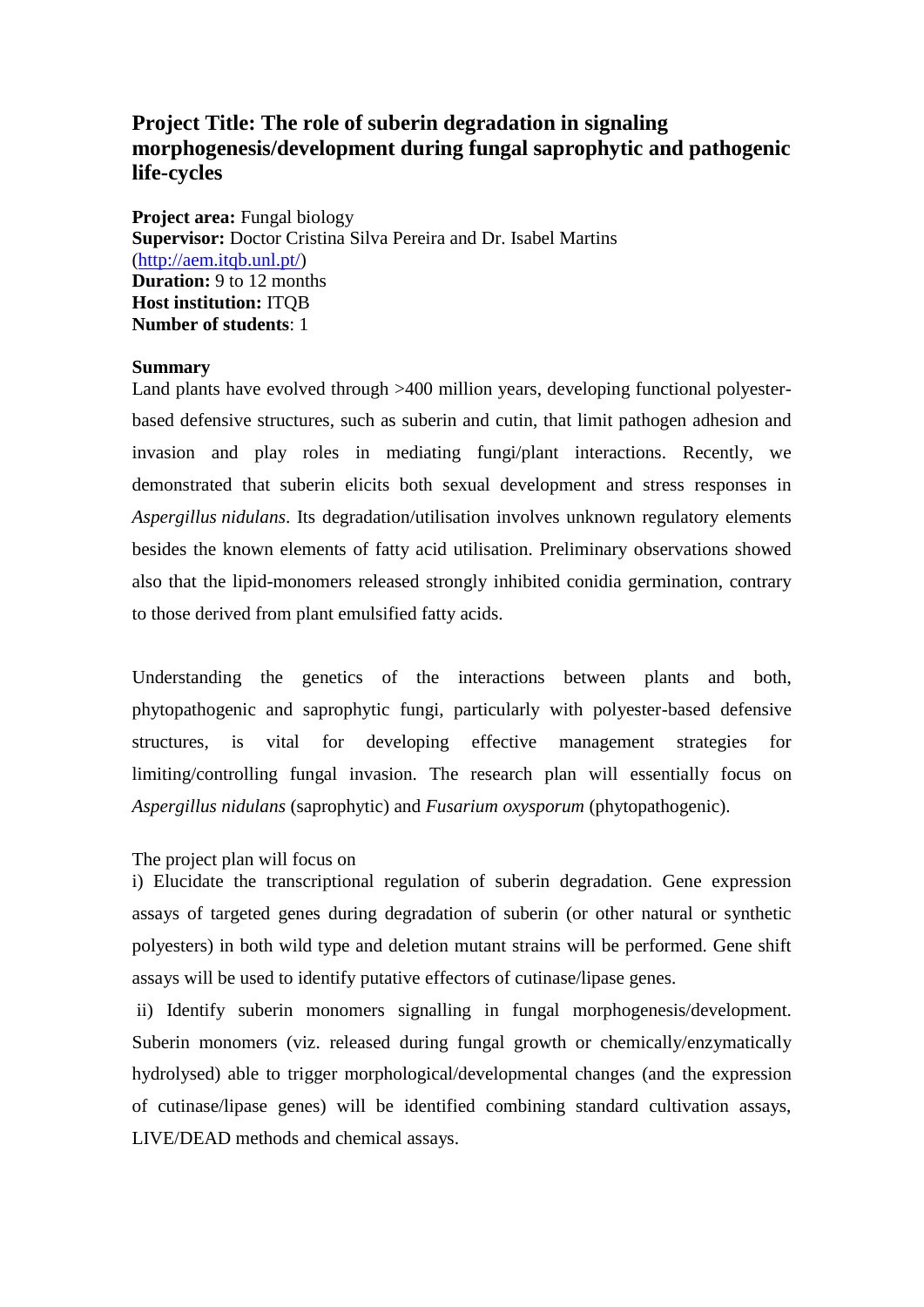# **SHORT CV**

## **PERSONAL DATA**

Name: **Cristina** Maria da Costa **Silva Pereira** Date of birth: 16<sup>th</sup> May 1973; Married, one son; Portuguese Lab website:<http://aem.itqb.unl.pt/> Email: [spereira@itqb.unl.pt](mailto:spereira@itqb.unl.pt)

**Synopsis**: I am since 2008, four years after completion of my doctoral studies, the head of the Applied and Environmental Mycology group at ITQB [\(http://aem.itqb.unl.pt/\)](http://aem.itqb.unl.pt/). My team currently encompasses six PhD students, two postdoctoral scientists, one technician and two research fellows, all of whom are under my sole or principal supervision. I have supervised completion of two ITQB doctorates (2011 and 2013) and co-supervised one UWS (UK) doctorate (2012). I lead two international consortia (EEA and NATO-sfp grants) and national I&D projects.

I have visiting academic post at the Queen's University Ionic Liquid Laboratories and at the University of the West of Scotland (UK) and a number of long standing national and international collaborations. In 2007, I was awarded the prestigious national *Professor António Xavier* memorial award for young scientists, and in 2011 I was selected for a second round of review (interview) by the ERC Starting Grant panel.

I have co-authored 25 peer-reviewed journals, of which I am the corresponding author on 13, plus two peer-reviewed contributions to a Wiley book on Ionic Liquids and to a Springer Encyclopaedia, plus five presentations as a key speaker at international conferences. I am in the executive committee of the Congress on Ionic Liquids 2015.

## **ACADEMIC QUALIFICATIONS**

**2004:** PhD in Biochemistry, ITQB-UNL, Portugal (July 2004)

**1996:** Applied Chemistry, Major Biotechnology, FCT-UNL

## **PROFESSIONAL EXPERIENCE**

- **2008-** Assistant researcher at ITQB, Head of the Applied and Environmental Mycology Group
- **2012-** Invited Professor at UWS, UK
- **2010-** Invited Research at QUILL, UK
- **2004-** Principal investigator in research funded consortia, with a cumulative income of near  $\epsilon$  2 M.
- **2007-2008** Postdoctoral Fellowship, FCT, Mix program Portugal and UK (ITQB and QUILL)
- **2004-2007** Postdoctoral Fellowship, FCT, Mix program Portugal and UK (ITQB/IBET and UWS)
- **1999-2004** PhD Fellowship, FCT, Mix program Portugal and UK (ITQB, John Innes and IFR)
- **1997-1999** Research fellowship (IBET, Portugal)

**TRAINING EXPERIENCE (ACTUAL TEAM):** I am currently supervising 2 postdoctoral fellows; 1 technician; 6 PhD students and 2 research fellows. I have supervised completion of 2 ITQB doctorates (2011 and 2013) and co-supervised one UWS doctorate/2012 (UK). Three temporary research fellows since 2008.

**SELECTED ACTIVITIES:** I **lecture** "Biocatalysis" in the ITQB PhD course (2008- 2013), and co-coordinate the Biotechnology module (2011-2013). I have attended EMBO (2009) and ProSciencia (2008) **management courses**. I was in the **executive committee** of the Congress on Ionic Liquids 2015 and in the **organising committee** of Workshop Ciência 2007 (Rectory of the UNL, 2008). I have been **awarded** with: PhD Fellowship, FCT, 1999; Mix Program Portugal and UK (ITQB, John Innes and IFR);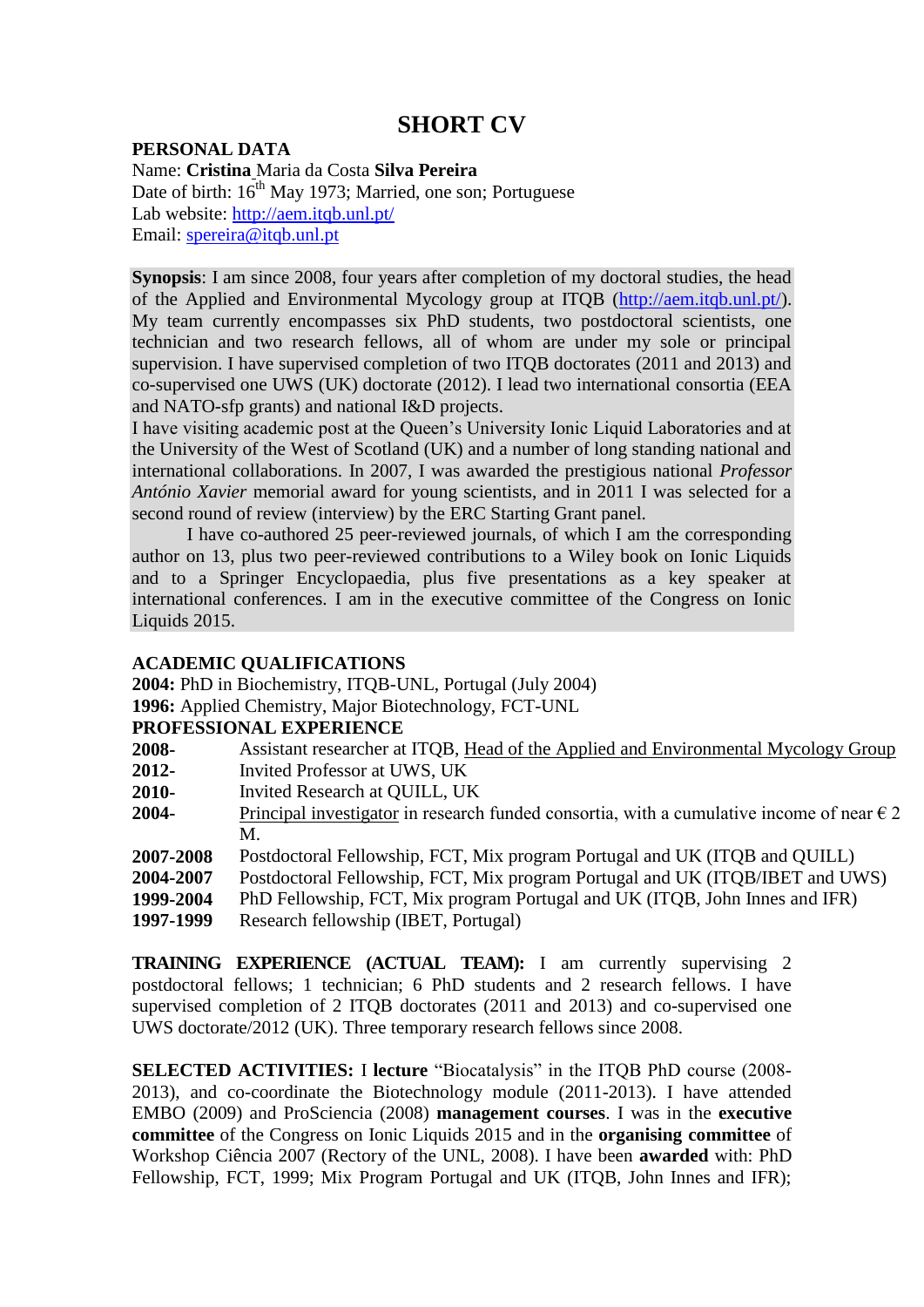two Postdoctoral Fellowship, FCT (2004 and 2007) and with the Young scientist *Professor António Xavier* award (2007)

**FUNDED PROJECTS** (personal cumulative income in externally financed projects  $\sim \epsilon$ ) 2 M)

- 1. *Soil function profiling during fungal bioremediation: integrated bio-geochemical and meta-proteomics assessment*, Portuguese Science Foundation PTDC/AAC-CLI/119100/2010 (2012-2014). **COORDINATOR**. Team budget € 150k (€ 185k).
- 2. *Creating value from bio-wastes: suberin extraction and biotransformation in biocompatible ionic liquids aiming on novel biomaterials and compounds*, Portuguese Science Foundation PTDC/QUI-QUI/120982/2010 (2012-2014). **COORDINATOR.** Team budget  $\in$  50k ( $\in$  85k).
- 3. *Bio-cement: Suberin in structural composites, QREN, I&DT project* (2013-2014). Coordinated by ESLAM. Team budget  $\epsilon$  300k.
- 4. Bilateral cooperation: DAAD Nº A-19/11 (ITQB and Regensburg University) (mission costs).
- 5. *Waste bio-elimination, using genetically manipulated fungal species in an ionic*  liquid environment, EEA grant mechanism<sup>1</sup>, PT015 (ended April 2011). **COORDINATOR**. Team budget  $\epsilon$  600k ( $\epsilon$  1.2M over 4 years).
- 6. *Integrated Isolation, Bio- and Organic-Synthetic Transformations of Portuguese Natural Resources*, Portuguese Science Foundation PTDC/QUI/73061/2006/FCT (ended December 2011). Collaborative project. Team budget  $\epsilon$  30k.
- 7. *Preventive and remediation strategies for continuous elimination of PCPs from forest soil*, Sfp-NATO (ended June, 2011). **COORDINATOR**. Team allocated budget  $\in$  34.5k ( $\in$ 311k).
- 8. *Bioremediation of PCPs by the co-metabolism of cork indigenous fungi*, Portuguese Science Foundation. POCTI/AMB/57374/2004/ FCT (ended December 2009). **COORDINATOR.** Team allocated budget  $\epsilon$  54k.
- 9. Bilateral cooperation: CRUP N. B-34/07 (ITQB and QUILL) and N. B-20/06 (ITQB and UWS) British cooperation grants.

**Pending applications:** *Development of novel antimicrobial biomaterials for chronic wound healing.* ERC-2013-SyG (Corresponding PI)

# **PEER REVIEWD PUBLICATIONS**

**Referred articles in journals** (\*, corresponding author)

27- I Martins, H Garcia; A varela, O Nunez, S Planchon, MT Galcerans, J Renaut, LPN Rebelo and **C Silva Pereira**\*, Enlightening the mechanisms behind Aspergillus nidulans capacity to degrade cork cell walls using a secretome analysis. Submitted

26- I Martins, DO Hartmann, PC Alves, S Planchon, J Renaut, MC Leitão, LPN Rebelo and **C Silva Pereira\***, Proteomic alterations induced by ionic liquids in Aspergillus *nidulans* and *Neurospora crass. Submitted*

25- CM Visagie, J Houbraken, C. Rodrigues, **C Silva Pereira**, J. Dijksterhuis, KA Seifert, K Jacobs, RA Samson. Five new Penicillium species in section Sclerotiora: a tribute to the Royal Dutch family. Persoonia. *accepted*

24- DO Hartmann and **C Silva Pereira**\*. A molecular analysis of the toxicity of alkyltributylphosphonium chlorides in *Aspergillus nidulans. New J. Chem. 2013.* NJ-ART-02-2013-000167, DOI: 10.1039/C3NJ00167A

**.** 

<sup>&</sup>lt;sup>1</sup> <http://www.eeagrants.org.pt/eeagrants/index.aspx>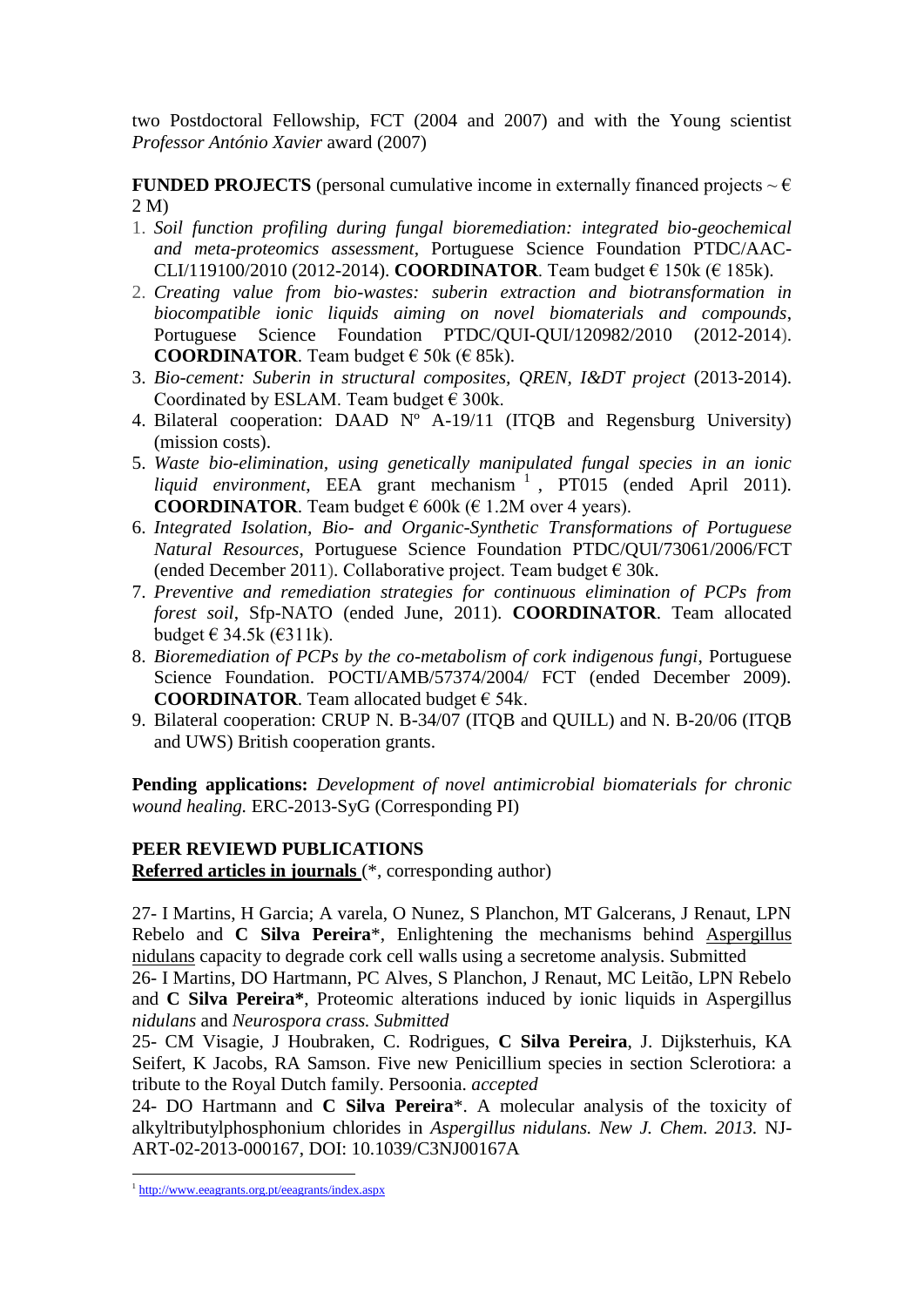23- R Ferreira, H Garcia, AF Sousa, CSR Freire, AJD Silvestre, LPN Rebelo, **C. Silva Pereira**\*. Isolation of suberin from birch outer bark and cork using ionic liquids: a new source of macromonomers. Industrial Crop and Products. 2013, 44:520-527.

22- MB Carvalho, J Medeiros, I Martins, S Planchon, J Renaut, O Núñez, H Gallart-Ayalla, MT Galceran, A. Hursthouse, **C. Silva Pereira**\*. The response of *Mucor plumbeus* to pentachlorophenol: a toxicoproteomics study. J Proteomics. 2012, 78:159- 171.

21- LMT Frija, H Garcia, C Rodrigues, I Martins, NR Candeias, V André, MT Duarte, **C Silva Pereira**\* and CAM Afonso<sup>\*</sup>. Short Synthesis of the Natural Product 3β-

Hydroxy-labd-8(17)-en-15-oic Acid via Microbial Transformation of Labdanolic Acid**.** Phyto Chemical Letters. 2013, 6:165-169.

20- R Ferreira, H Garcia, AF Sousa, M Petkovic, P. Lamosa, CSR Freire, AJD Silvestre, LPN Rebelo, **C. Silva Pereira**\*. Suberin isolation process from cork using ionic liquids: characterisation of ensuing products. New J. Chem. 2012, 36 (10), 2014 - 2024

19- M. Petkovic, D. Hartmann, G. Adamova, K. Seddon, LPN Rebelo and **C. Silva Pereira\***. Unravelling the mechanism of toxicity of alkyltributylphosphonium chlorides in *Aspergillus nidulans* conidia", New Journal of Chemistry. 2012, 36, 56-63

18- MB Carvalho, S Tavares, J Medeiros, O Núñez, H Gallart-Ayalla, MC Leitão MT Galceran, A Hursthouse and **C. Silva Pereira**\*. Degradation pathway of pentachlorophenol by *Mucor plumbeus* involves phase II conjugation and oxidationreduction reactions. J. Hazard. Mat. 2011, 198, 133-142.

17- **C Silva Pereira**, JML Ribeiro, AD Vatulescu, K Findlay, AJ MacDougall, PAP Jackson\*. Extensin network formation in *Vitis vinifera callus* is an essential and causal event in rapid and  $H_2O_2$ -induced reduction in primary cell wall hydration. BMC Plant Biology. 2011, 11(106), DOI: 10.1186/1471-2229-11-106.

16- M Petkovic, KR Seddon, LPN Rebelo and **C Silva Pereira**\*. Ionic Liquids: A Pathway to Environmental Acceptability. Chem Soc. Rev. 2011, 40 (3): 1383-1403. 15- F Deive, A Rodríguez, MC Leitão, A Varela, C Rodrigues, J Houpraken, AB Pereiro, MA Longo, MA Sanromán, R. Samson, LPN Rebelo and **C Silva Pereira**\*. Impact of ionic liquids on extreme microbial biotypes from soil. Green Chem. 2011, 13 (3): 687-696.

14- H Garcia, R Ferreira, M Petkovic, J Ferguson, HQN Gunaratne, KR Seddon, LPN Rebelo and **C Silva Pereira**\*. Dissolution of cork biopolymers by biocompatible ionic liquids. Green Chem. 2010, 12: 367-369.

13- M Petkovic, J Ferguson, HQN. Gunaratne, R Ferreira, MC Leitão, KR Seddon, LPN Rebelo and **C Silva Pereira**\*. Novel biocompatible cholinium-based ionic liquids toxicity and biodegradability. Green Chem. 2010, 12: 643-649.

12- MB Carvalho; I Martins; MC Leitão; H Garcia; C Rodrigues; MV San Romão, I McLellan, A Hursthouse and **C Silva Pereira**\*. Screening pentachlorophenol degradation ability by environmental fungi strains belonging to the phylum *Ascomycota and Zygomycota*. J. Ind. Microbiol. 2009, 36: 1249-1256.

11- M Petkovic, J Ferguson, A Bohn, J Trindade, I Martins, MB Carvalho, MC Leitão, C Rodrigues, H Garcia, R Ferreira, KR Seddon, LPN Rebelo and **C Silva Pereira**\*. Exploring fungal activity in the presence of ionic liquids. Green Chem. 2009, 11. 889– 894.

10- I.S. McLellan, M. Carvalho, I. Martins, **C. Silva Pereira**, A.S. Hursthouse\*, C. Morrison, P. Tatner, M.C. Leitão and M.V. San Romão. Polychlorinated phenols and cork forest ecosystems: A review. J. Environ. Monit. 2007, 9(10): 1055-1063